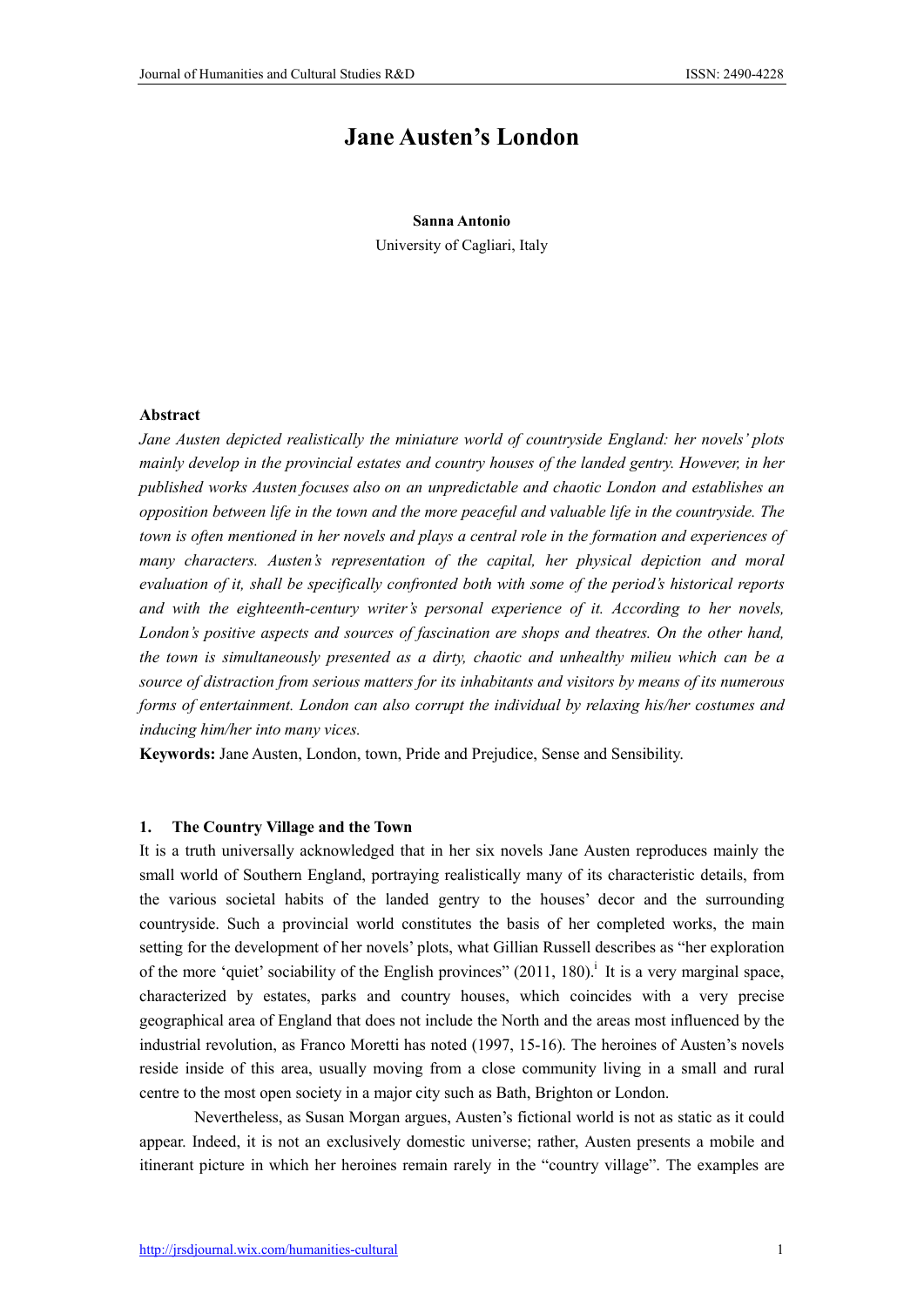numerous, from *Northanger Abbey* which "sports a heroine who is on the road for almost all of the novel" (Morgan 2000) to *Mansfield Park*, *Sense and Sensibility* and *Persuasion*, all of which begin with a heroine who is "forced out of the familiar and into the greater world" (Morgan 2000) because of her family's acute financial problems, and who often continues to travel afterwards. In *Pride and Prejudice*, instead, Elizabeth lives at Longbourn with her family for most of the narrative, but she undertakes two crucially significant journeys that facilitate the evolution of the plot and the development of the protagonist's perception of the world (Morgan 2000). In the first journey, she discovers that Darcy's disinterestedness is only apparent and that he is actually in love with her. During the second journey, after encountering Darcy in his own mansion at Pemberley, Elizabeth confides him the shameful truth of Lydia's flight with Mr. Wickham, a problem Darcy himself shall solve. As Penny Gay notes, "one major component of the domestic lives Austen creates for her heroines is their lack of domesticity, their wandering feet, the way they are drawn outward [. . .] toward a beckoning larger social world" (2001, 56). These characters' mobility thus reproduces the typical mobility of the time's country gentry, but it also reflects Austen's own (reluctant) social wanderings, from Steventon to Bath after her father retired, and then, after he died, her shifting from place to place with her mother, her sister Cassandra, and her friend Martha Lloyd before finally settling at Chawton.

London is frequently mentioned in Austen's works. Austen herself repeatedly visited the city during her life, the first time with her parents in 1788 and then as a guest of her brother Henry and his wife Eliza (respectively in Cork Street, St. Michael's Place, Sloane Street, Henrietta Street and Hans Place). In all of her novels, London is often referred to merely as "the town". In *Pride and Prejudice*, for example, "Mr. Bingley was obliged to be in town the following day" (2013c, 8). In *Emma*, Mr. Weston is "so constantly occupied either in business in town" (2013a, 9). Similarly, in *Mansfield Park* Lady Bertram explains that she "gave up the house in town, which she had been used to occupy every spring, and remained wholly in the country" (2012a, 20). Possession of a house in London certified "the presence of great incomes, usually those belonging to the prosperous landed gentry", as Edward Copeland has indicated (2011, 130). Such an income was more than 4000 pounds a year. It was a habit for the landed gentry of the period to spend part of the winter in the capital in order to experience "few weeks enjoyment of the great world" (2013b, 152), as Sir Walter and Elizabeth Elliott affirm in *Persuasion*.

## 2. Shopping in the Capital

For Jane Austen's heroines as well as for the women belonging to the period's landed gentry the "enjoyment of the great world" consisted mainly of the activities of shopping and theatre-going. During the age of Regency shopping was indeed a typically feminine and fashionable occupation. Alison Adburgham argues that, during the first decades of the nineteenth century, "luxury [in London] fills every head with caprice [...] and shops become exhibitions of fashion. In the spring, when all persons of distinction are in Town, the usual employment of the ladies is to go a-shopping, as it is called" (1964, 74). Jane Austen herself visited frequently London's shopping areas. She used to acquire many goods near Covent Garden and Leicester Square, especially at clothes shops such as *Layton & Shears* and *Grafton House*, as one of her letters testifies: "instead of saving my superfluous wealth for you to spend, I am going to treat myself with spending it myself. I hope at least that I shall find some poplin at Layton  $\&$  Shears that will tempt me to buy it" (qtd. in Le Faye 1995, 152). In another letter, addressed to her sister Cassandra, she lists the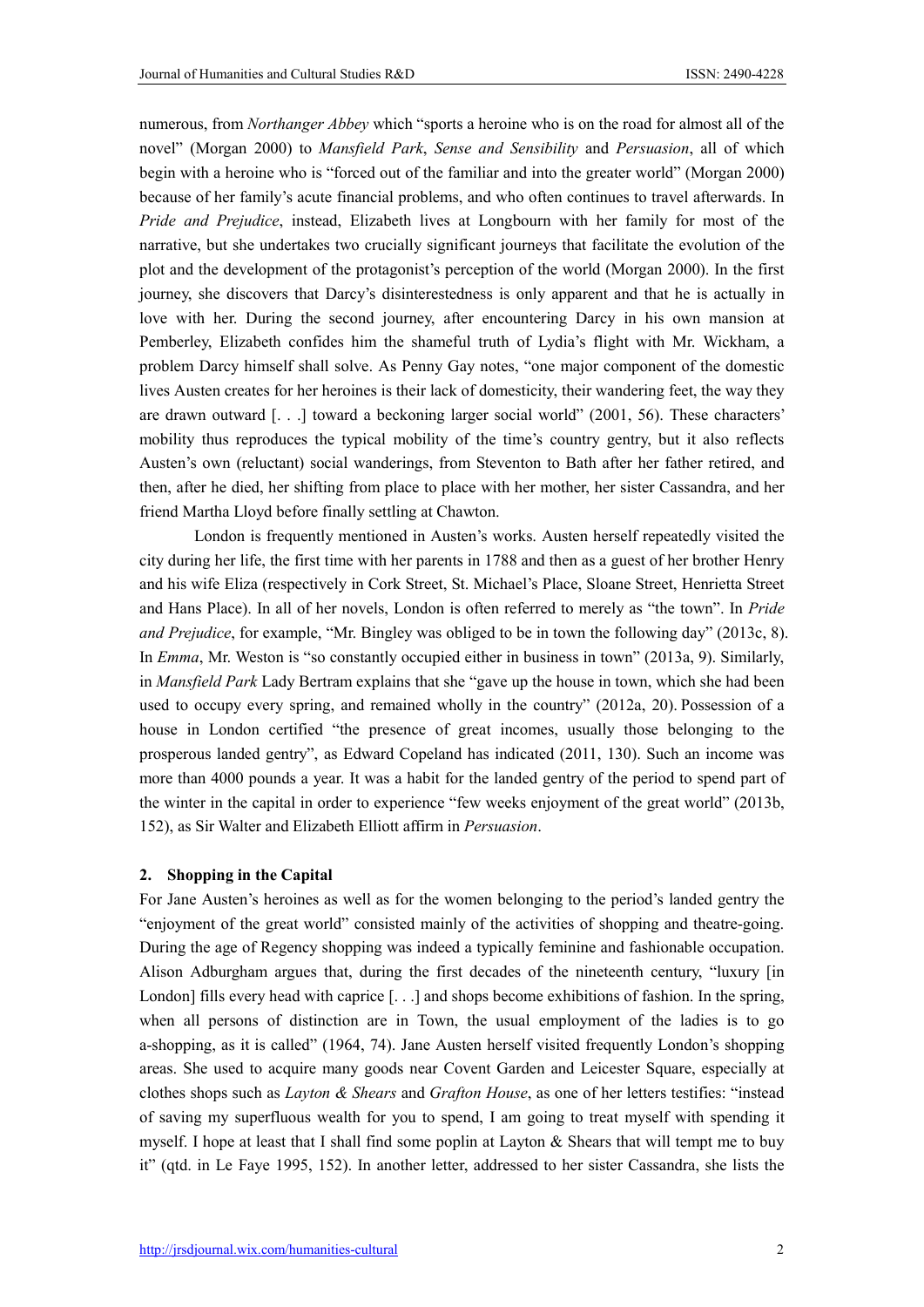clothes she has acquired for her mother, Martha Lloyd and her other cousins: "I am sorry to tell you that I am getting very extravagant  $\&$  spending all my Money;  $\&$  what is worse for you, I have been spending yours too" (qtd. in Le Faye 1995, 120).

Austen's personal habits are an epitome (and a consequence) of the commercial spirit of the capital and its wealth. As Robert Porter points out, in fact, since the beginning of the previous century and thanks to the numerous sailing ships anchored in the Thames, "London's quays were herding a staggering 80% of the country's imports [...] Everything came to London" (1996, 218-19). By the eighteenth century, London was not only the most populated city in England with almost a million of citizens but also the preeminent city in the whole western world (Russell 2011, 177) and "the centre of international trade and finance" (Ackroyd 2001, 573). The city's shops were the most numerous and luxurious. Specifically, the finest and smartest streets where people used to stroll were: Bond Street, Piccadilly, the Mall, St James's Palace and Oxford Street (Le Faye 2002, 69). Already in 1786, the latter was described by Sophie von la Roche – a German novelist who travelled extensively throughout Europe and published her travelogue *Sophie in London* - as "a street half an hour to cover from end to end, with double rows of brightly shining lamps [. . .] and the pavement, inlaid with flag-stones, can stand six people deep and allows one to gaze at the splendidly lit shop fronts in comfort" (qtd. in Adburgham 1964, 71). Von la Roche also affirms that the shops are structured and arranged so that

every article is made more attractive to the eye than in Paris or in any other town, [. . .] women's materials [. . .] hang down in folds behind the fine high windows so that the effect of this or that material, as it would be in ordinary folds of a woman's dress, can be studied. Amongst the muslins all colours are on view. (qtd. in Porter 1996, 144)

Shops were also the major sources of light in the main streets where the purchase of goods was practised: as a traveller noted in 1785, "not a corner of this prodigious city is unlighted ... but this innumerable multitude of lamps affords only a small quantity of light, compared to the shops" (qtd. in Ackroyd 2001, 442).

The feminine occupation of going "a-shopping" is reproduced very closely in Austen's works. In *Pride and Prejudice*, the narrator specifies that "the first part of Mrs. Gardiner's business on her arrival, was to distribute her presents and describe the newest fashions" (2013c, 135-36). Later in the novel, Kitty and Lydia are delighted to show their purchases to the rest of the family; the latter justifies the choice of a bonnet she has recently acquired by saying: "Oh! But there were two or three much uglier in the shop; and when I have bought some prettier-coloured satin to trim it with fresh, I think it will be very tolerable" (2013c, 212). The same fascination for London's elegant boutiques is described in *Sense and Sensibility*, in which Edward affirms: "What magnificent orders would travel from this family to London, [. . .] in such an event! What a happy day for booksellers, music-sellers, and print-shops!" (2010, 90). The experience of going "a-shopping" is then presented in *Pride and Prejudice* as one of the main advantages of the life in an urban environment, although London is not favoured against life in the country. Indeed, Mrs. Bennet argues: "I cannot see that London has any great advantage over the country, for my part, except the shops and the public places. The country is a vast deal pleasanter" (2013c, 40).

#### 3. Theatres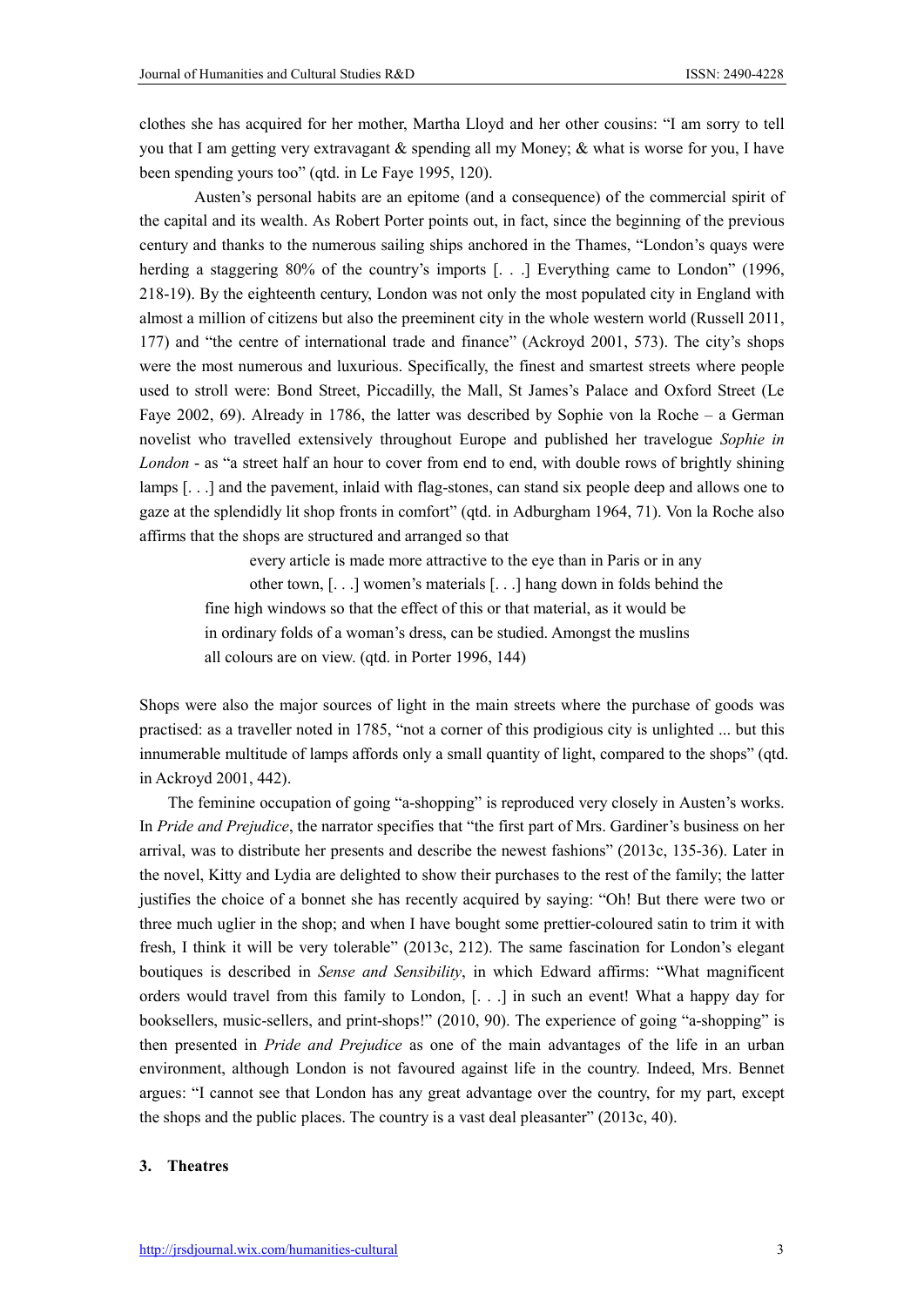Another source of fascination for both Jane Austen and her characters were contemporary theatres. As Amanda Vickery states, in fact, "genteel Georgian women were indefatigable consumers of all kinds of public entertainment in London and the provinces" (qtd. in Russell 2011, 178). Austen herself "was extremely familiar with drama, players and theatre practices" (Harris 2011, 39) and she often visited Covent Garden, Drury Lane and the Lyceum. At Drury Lane, she had the chance to watch the notorious actor Edmund Kean performing Shakespeare's *The Merchant of Venice*. Kean, who had debuted in London on March 1814 (Brockett 2002, 288; Harris 2011, 45), was by then, in Austen's own words, "more admired than ever" (qtd. in Le Faye 1995, 164 and 166). Similarly, many of the characters of her novels enjoy going to the theatre in both London and the provinces: Lydia in *Pride and Prejudice* likes the Little Theatre in Haymarket (2013c, 307), whereas Willoughby in *Sense and Sensibility* visits Drury Lane (2010, 171). The Bennett sisters describe their visit to the capital by narrating that "the day passed most pleasantly away: the morning in bustle and shopping, and the evening at one of the theatres" (2010, 148). In *Northanger Abbey,* "the Allens, Thorpes, and Morlands all met in the evening at the theatre" in Bath  $(2012b, 58)$ .<sup>ii</sup> On another occasion, Catherine is worried to encounter the Tilneys (whom she thinks she has probably offended that same day), but she has no excuses to avoid her "societal duty" and therefore "to the theatre accordingly they all went" (2012b, 79). In *Persuasion*, Charlie is very proud to have anticipated his mother's wishes by securing a box for the following night and says: "A'n't I a good boy? I know you love a play, and there is room for us all. It holds nine. [...] We all like a play. Have not I done well, mother?" (2013b, 205)

#### 4. Unhealthy Air

London is, however, not only praised for its good qualities and pictured in good terms by Austen. One of the negative aspects of the capital that emerges from her novels is the town's dirt and unhealthy air. As Liza Picard points out, the town was in fact "notorious for its smutty and unhealthy air. Sea coal burnt ingrates, for the brewing, baking and boiling trades, in potters' kilns and in dyers' yards created an 'impure and thick mist' which left visitors choking and wheezing" (2000, 116-17). The cloud of black smoke hovering over London was mainly due to the accelerated urban industrialization experienced from the late eighteenth century onwards (Kasuga 2013, 14 and 52). Black smoke became a part of the negative iconography of the capital during the eighteenth century (Kasuga 2013, 129) and was mentioned by many literati and travellers. In 1748, for instance, the Swedish traveller Pehr Kalm recorded the view from St. Pauls with the following words: "the thick coal smoke, which on all sides hung over town, cut off the view in several places" (qtd. in Kasuga 2013, 98). In 1810, an American visitor affirmed: "the smoke of fossil coals forms an atmosphere, perceivable for many miles [. . .] This smoke forms a cloud which envelopes London like a mantle, a cloud which suffers the sun to break out only now and then" (qtd. in Simond 1968, 85-86). Such a depiction of London is indubitably very different from William Wordsworth's eulogistic terms in "Composed Upon Westminster Bridge, September 3, 1802", in which he affirms that "Earth has not anything to show more fair" with the capital's "Ships, towers, domes, theatres, and temples" lying "Open unto the fields, and to the sky".

The air of the city is depicted literally as unhealthy by Austen as well. Many of her characters complain about the air pollution. Sir Lucas alludes to it in *Pride and Prejudice*: "I had once some thoughts of fixing in town myself [. . .] but I did not feel quite certain that the air of London would agree with Lady Lucas" (2013c, 23-24). In *Emma*, Mr. Woodhouse addresses his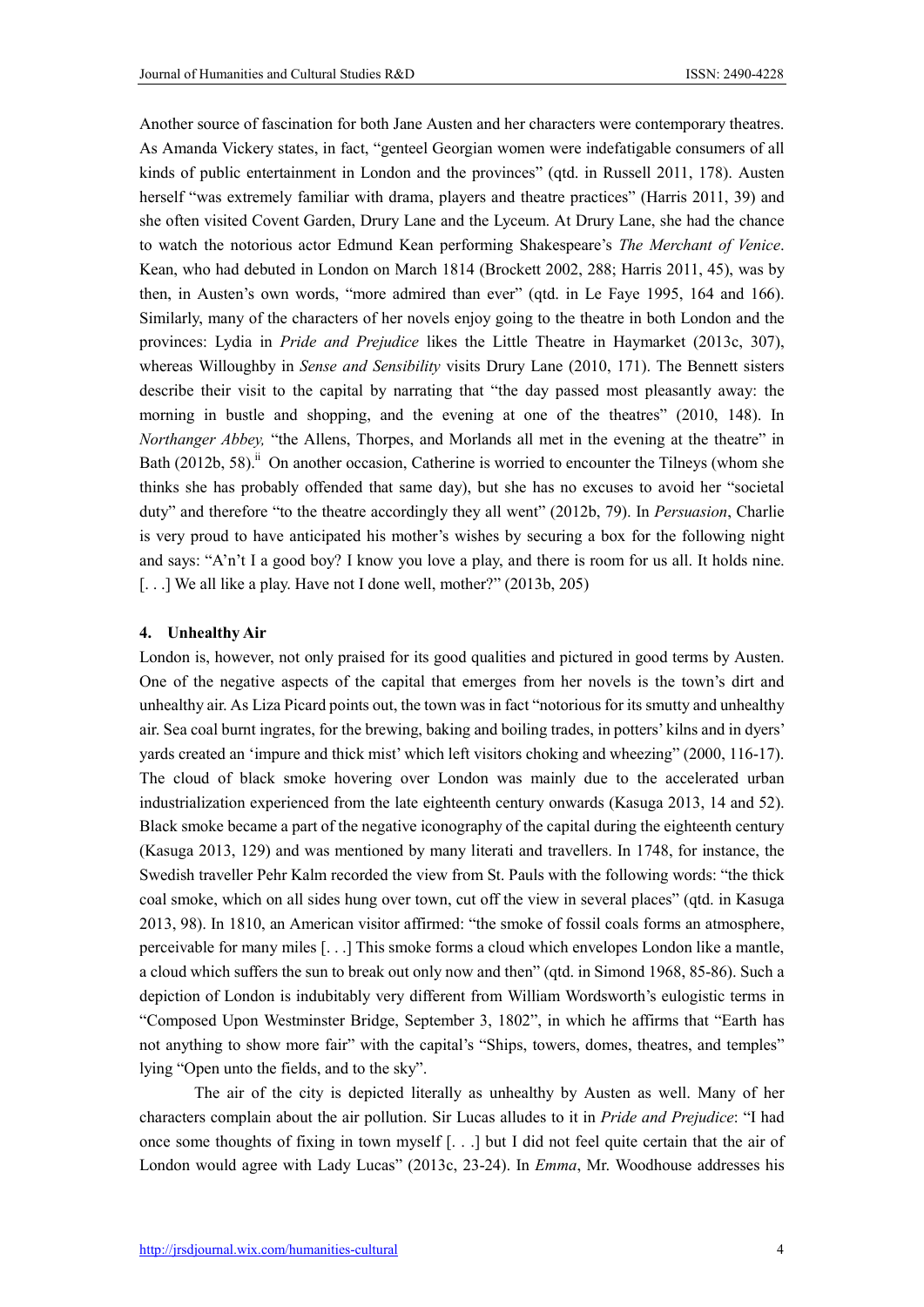daughter Isabella on the subject: "Ah! My poor dear child, the truth is, that in London it is always a sickly season. [...] Nobody is healthy in London, nobody can be. It is a dreadful thing to have you forced to live there! So far off! – and the air so bad!" (2013a, 99). Isabella replies by evidencing her privileged residential position in the West End, whose difference from the Eastern part of the city she remarks:

> No, indeed, *we* are not at all in a bad air. Our part of London is so very superior to most others. You must not confound us with London in general, my dear sir. The neighbourhood of Brunswick Square is very different from almost all the rest. We are so very airy! [...] we are so remarkably airy!" (2013a, 99-100).

Austen thus reproduces in her novels the social distinction between West and East London that was created after the Restoration when thousands of people moved to the residential district of the West End, which became the most elegant and fashionable area of London. The structure of the city at large was modified: London's inhabitants experienced a new kind of social segregation in which the hierarchy determined by income was replicated in the topography of the city, as Peter Ackroyd argues (2001, 677). The American traveller Louis Simond notes such a geosocial classification by commenting:

> the trade of London is carried on in the east part of the town, called, par excellence, 'the City'. The west is inhabited by people of fashion or those who wish to appear such; and the line of demarcation, north and south, runs through Soho Square. To have a right to migrate from east to west, it is requisite to have at least £ 3000 sterling a-year. (1968, 31)

Ackroyd further specifies: "The inhabitants of St James's, notwithstanding their life under the same laws and speak the same language, are a distinct people from those of Cheapside" (2001,  $741-42$ ). $^{iii}$ 

The topographical divide of London is represented also in *Pride and Prejudice*, in which the modest Gardiners reside in the East End (certainly the less refined area of the city then) whereas the well-to-do Darcy lives in the elegant West End. As Franco Moretti argues, the two families "live at the opposite poles of the city, they meet and like each other, they even become friends: but this occurs in Derbyshire countryside. In London, they never meet" (1997, 86). The very structure of the capital thus seems to prevent the encounter between different social classes, as Mrs. Gardiner herself states:

We live in so different a part of town, all our connections are so different, and, as you well know, we go out so little, that it is very improbable they should meet at all, unless he really comes to see her. And *that* is quite impossible [. . .] Mr. Darcy may perhaps have *heard* of such a place as Gracechurch Street, but he would hardly think a month's ablution enough to cleanse him from its impurities were once to enter it" (2013c, 137).

By contrast, the countryside is praised for its healthy and pleasant environment, its fresh air and natural beauties. S.M. Abdul Kaleque evidences that "Fanny wants to go back to Mansfield Park in the hope of enjoying fresh air and other bounteous gifts of nature" (2005). In *Emma*, Mr. Woodhouse insists on the difference between London and Hartfield by stating: "Ah! my dear, it is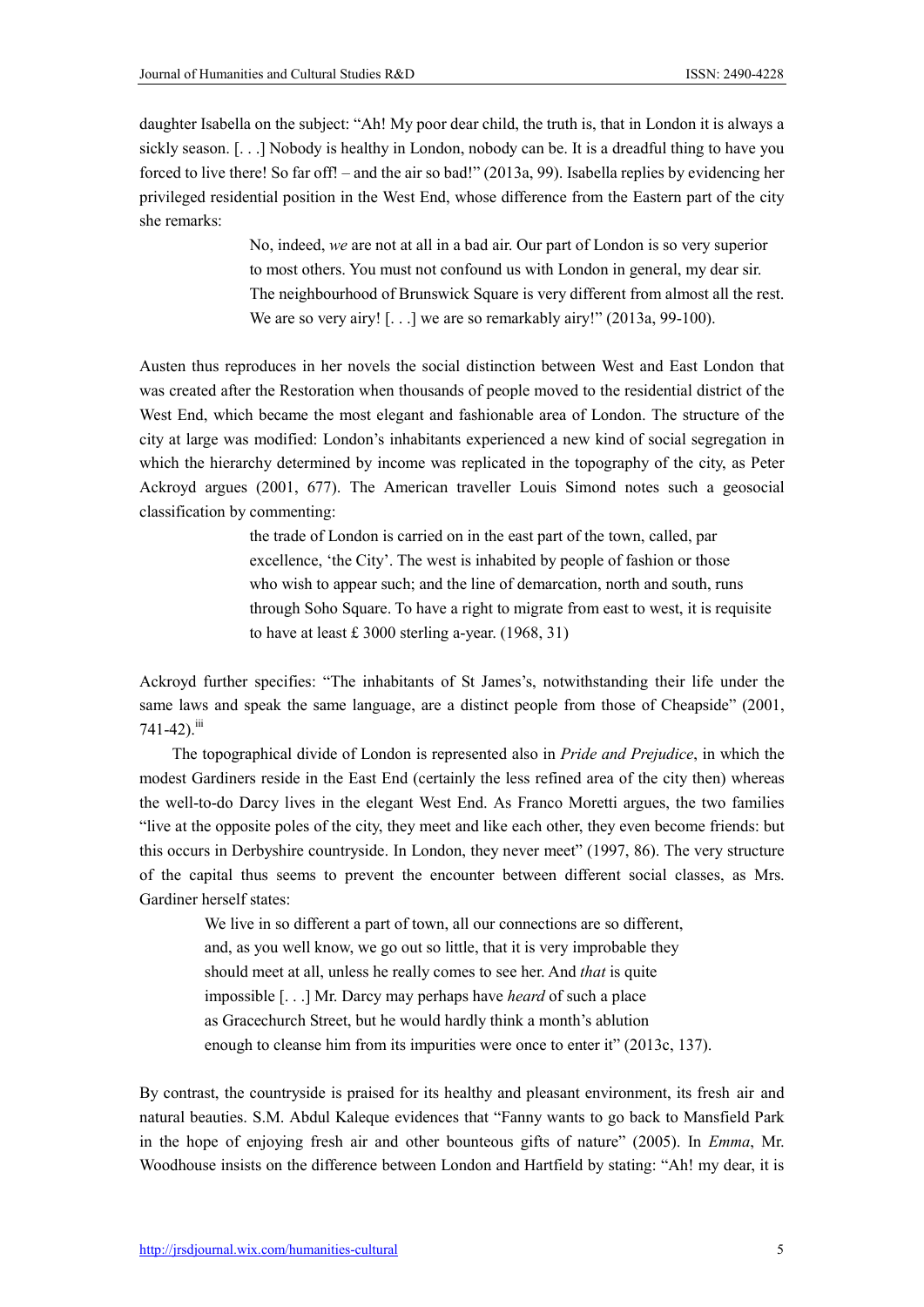not like Hartfield. You make the best of it – but after you have been a week at Hartfield, you are all of you different creatures; you do not look like the same" (2013a, 100). Later in the novel Emma praises the fact that "Surry is full of beauties" (2013a, 265). Her interlocutor Mrs. Elton affirms that "It is the garden of England" (2013a, 265), an affirmation partly contradicted by Emma herself, who believes instead that "many countries [...] are called the garden of England, as well as Surry" (2013a, 265).

The countryside is also set against the town as a morally healthier environment where solid values are cultivated. Indeed, as Melissa Burns argues, "Mansfield Park itself is shown to be a place of quiet contemplation, cleanliness, but also social order" (2005). Such an order is exemplified by Fanny, whose upstanding character, patience and moral superiority are opposed to the licentiousness of Maria and Julia Bertram. Nevertheless, as Kaleque notes, "Austen makes it clear that physical facilities become useless if moral values are not properly cultivated. [. . .] physical facilities will be charming only when there is a correspondence between outward beauty and the inner life" (2005).

# 5. A "Scene of Dissipation & Vice"

The bad reputation of the dirty and chaotic capital was exacerbated by the fact that London was also seen as the symbol (and possible cause) of a moral and metaphorical dirt. This was affirmed by Jane Austen herself, who wrote to her sister Cassandra in 1796: "here I am once more in this Scene of Dissipation & Vice, and I begin already to find my Morals corrupted" (qtd. in Le Faye 1995, 7). A reference to the wantonness of values in the capital is explicitly made in *Sense and Sensibility* when the character of Mr. Willoughby finally confesses - and attempts penitently to justify - his deceitful behaviour towards Marianne. He explains that Marianne's note has awakened his remorse and attributes the distraction of his guilty conscience to live in the capital: "time and London, business and dissipation, had in some measure quieted it [my conscience], and I had been growing a fine hardened villain, fancying myself indifferent to her" (2010, 309). Willoughby's experience of London is, therefore, all the more set against Marianne's investment in London as a source of hope. Indeed, she decides to spend the social season in town with the express intention to meet Willoughby and openly cultivate her love for him. As the narrator reports,

Whenever they went, she [Marianne] was evidently always on the watch.

In Bond-street especially, where much of their business lay, her eyes were in

constant inquiry; and in whatever shop the party was engaged, her mind was

equally abstracted from everything actually before them, from all that interested

and occupied the others. Restless and dissatisfied every where her sister could

never obtain her opinion of any article of purchase. (2010, 155)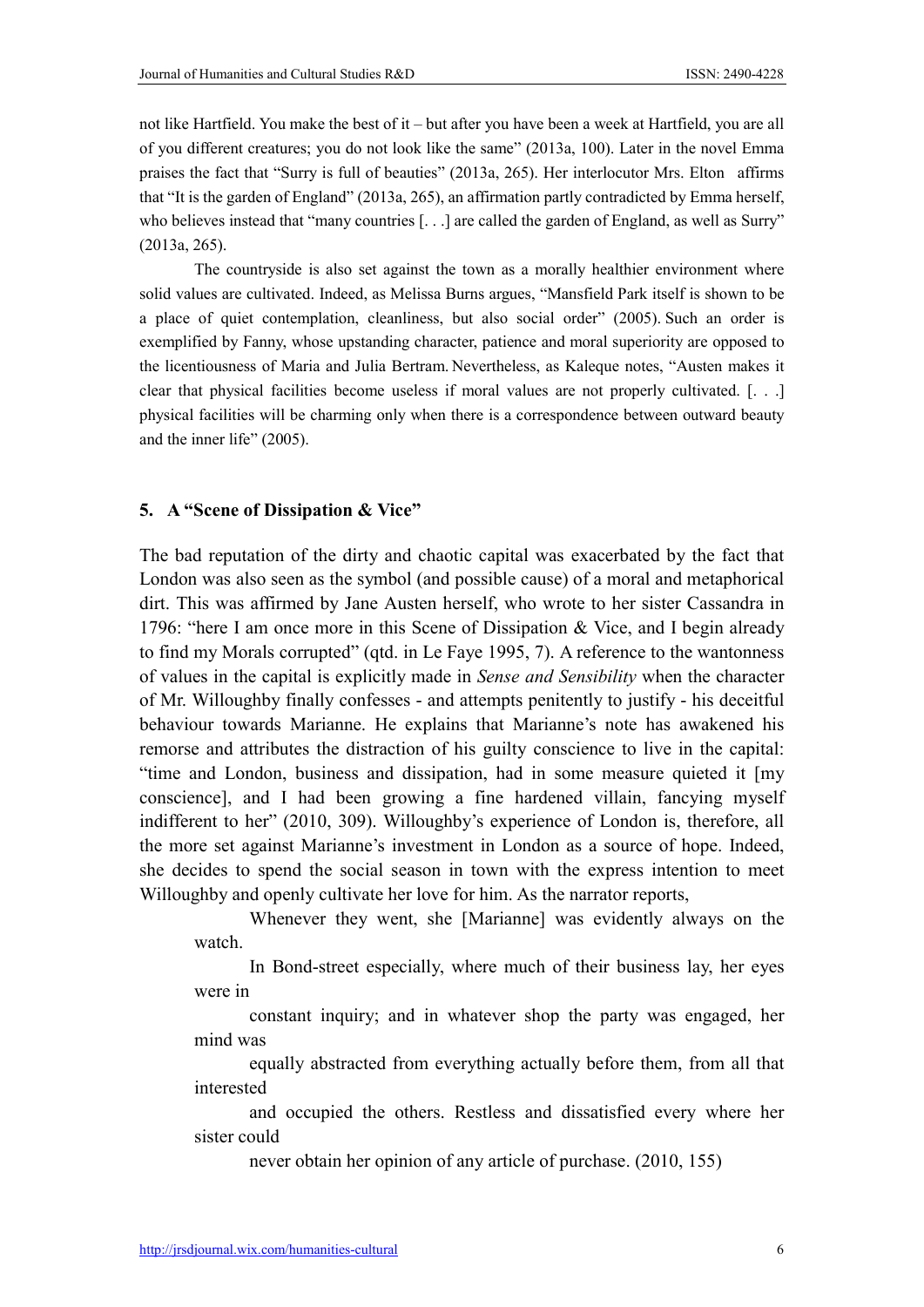Later in the narrative, Marianne's disillusion is exacerbated by her being forced to stay in London for two months after she has discovered Willoughby's (profitable) engagement with Miss Grey. She comes to despise the town and longs for the countryside, which is connected in her thoughts to peace and freedom: "Marianne's impatience to be gone increased every day. She sighed for the air, the liberty, the quiet of the country; and fancied that if any place could give her ease, Barton must do it" (2010, 264).

In *Pride and Prejudice*, the "town" is equally depicted as a milieu that can corrupt people's minds. Elizabeth, in fact, considers London as a source of distraction and one of the factors that could influence negatively the relationship between her sister Jane and Bingley. Indeed, "the united efforts of his two unfeeling sisters and of his overpowering friend, assisted by the attractions of Miss Darcy and the amusements of London, might be too much, she feared, for the strength of his [Bingley's] attachment" (2013c, 125). Certainly, the misconduct on the part of male characters such as Willoughby and Bingley is due to their inconsistency. However, it is inescapable to notice that their misbehaviour is associated to the metropolis. We can thus agree with Gillian Russell when arguing that "the salons of London are places where love dies" (2011, 181). Russell's affirmation could be applied also to the case of Lucy in *Sense and Sensibility*, who moves her affection from Edward to his younger brother after encountering – and dancing with – the latter in London. As Tony Tanner points out, in fact, "London, the world of liberty, amusement and fashion, has no redeeming qualities. [. . .] if Mansfield, at its best, perfects people, London, at its worst, perverts them" (2012, 479). This is epitomized by the behaviour of Maria, who leaves her husband Mr. Rushworth in utter disregard of her family's name and of her own honour. She destroys her character and reputation by having an illicit affair with Mr. Crawford. In *Mansfield Park*, London is considered as a source of both distraction and corruption. Fanny is happy to hear about the departure of her rejected pretender Mr. Crawford from Mansfield. The fact that he goes to "the town" is particularly significant for her because she is convinced that "London would soon bring its cure. In London, he would soon learn to wonder at his infatuation, and be thankful for the right reason in her, which had saved him from its evil consequences" (2012a, 320). London corrupts Tom Bertram as well: he ignores his father's recommendations and spends much of his time enjoying society and drinking, a vice which further compromises his health after the fall from a horse. On the other hand, the character of Jane considers London as a useful source of distraction that can help her to heal from the pain caused by her unreciprocated love for Bingley.

The association between London and corruption is established particularly through the depiction of the rich and materialistic Crawfords who, as Colleen A. Sheehan suggests, "are not only themselves corrupted, but they are bent upon dominating the wills and corrupting the souls of others". Mr. Rushworth does not have a good opinion of the Crawfords and plainly says that they "are no addition at all. We did very well without them" (2012a, 101). This very phrase seems to be realized later on, when Henry Crawford's departure from Mansfield becomes a relief for both Maria and Julia Bertram: "He was gone [. . .] gone from the house, and within two hours afterwards from the parish; and so ended all the hopes his selfish vanity had raised in Maria and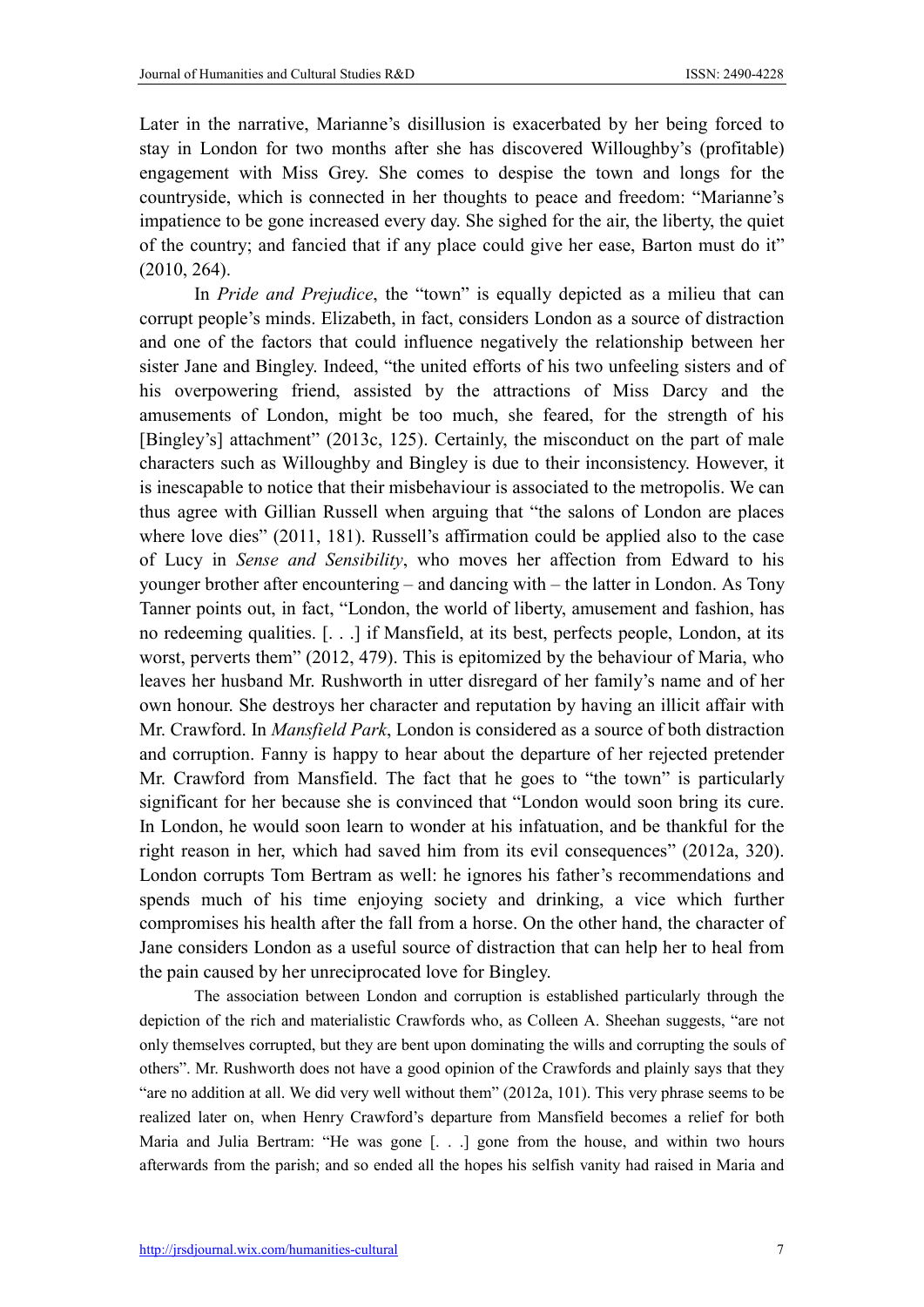Julia Bertram" (2012a, 191). Mansfield Park is set against London as a more healthy environment for the minds of the Crawfords themselves: Mrs. Grant reprimands Mary Crawford when affirming that "You are as bad as your brother, Mary; but we will cure you both. Mansfield shall cure you both – and without any taking in. Stay with us and we will cure you" (2012a, 47). Later in the novel, this seems to be indirectly confirmed by Mary herself, who presents London as a social environment characterized by gossip and vain chatter: "you cannot have an idea of the *sensation* that you will be occasioning, of the curiosity there will be to see you, of the endless questions I shall have to answer" (2012a, 356).

#### Conclusion

Studies on Jane Austen's depiction of life in the country abound, whereas very little critical attention has been paid towards the writer's representation of the capital. Nevertheless, though discontinuously, the relevance of London in the life of the characters is asserted in all of Austen's published novels. The capital offers a good lesson for many of her heroines: Marianne clashes against the sad truth in London; Jane becomes disenchanted in her love of Mr. Bingley; Fanny's excellence and exemplary behaviour are set against the misbehaviour of the Crawfords (who come from London) and are further revealed after Tom's and Maria's misconduct in the town. The latter is therefore compared to the countryside, both in a favourable and a negative way. London's commercial life, its shops and theatres are praised, whereas its unhealthy air and bad moral influence are profoundly criticized by Austen. Certainly, from such a picture rather emerges a preference for the life in the province, as the personal experience of Austen herself suggests. Although she constantly reminds us of London's dangerous (immoral) influence and of the relaxation of costumes that it causes, the nineteenth-century writer also seems to suggest (whether through the direct experience of Marianne and Jane or through the reported tales of many characters) that to spend the winter season in the vibrant social life of the metropolis and to live and walk among its busy streets is a useful and formative experience.

## Works Cited

Ackroyd, Peter (2001). *London: The Biography.* London: Vintage.

Adburgham, Allison (1964). *Shops and Shopping: 1800-1914.* London: George Allen & Unwin,. Austen, Jane (2013a). *Emma.* [1815] London: Collins.

- ---. (2012a). *Mansfield Park.* [1814] London: Penguin.
- ---. (2012b). *Northanger Abbey.* [1818] London: Collins.
- ---. (2013b). *Persuasion.* [1818] London: Collins.
- ---. (2013c). *Pride and Prejudice.* [1813] London: Collins.
- ---. (2010). *Sense and Sensibility.* [1811] London: Collins.
- Brockett, Oscar G. (2002). *History of the Theatre.* London: Allyn & Bacon.

Burns, Melissa (Winter 2005). "Jane Austen's *Mansfield Park*: Determining Authorial Intention." *Persuasions On-Line*, 26.1

http://www.jasna.org/persuasions/on-line/vol26no1/burns.htm> Accessed on 16 Mar. 2015.

Copeland, Edward (2011). "Money." In Eds. Edward Copeland and Juliet McMaster. *The Cambridge Companion to Jane Austen.* 2<sup>nd</sup> edn. (pp. 127-43). Cambridge: Cambridge University Press.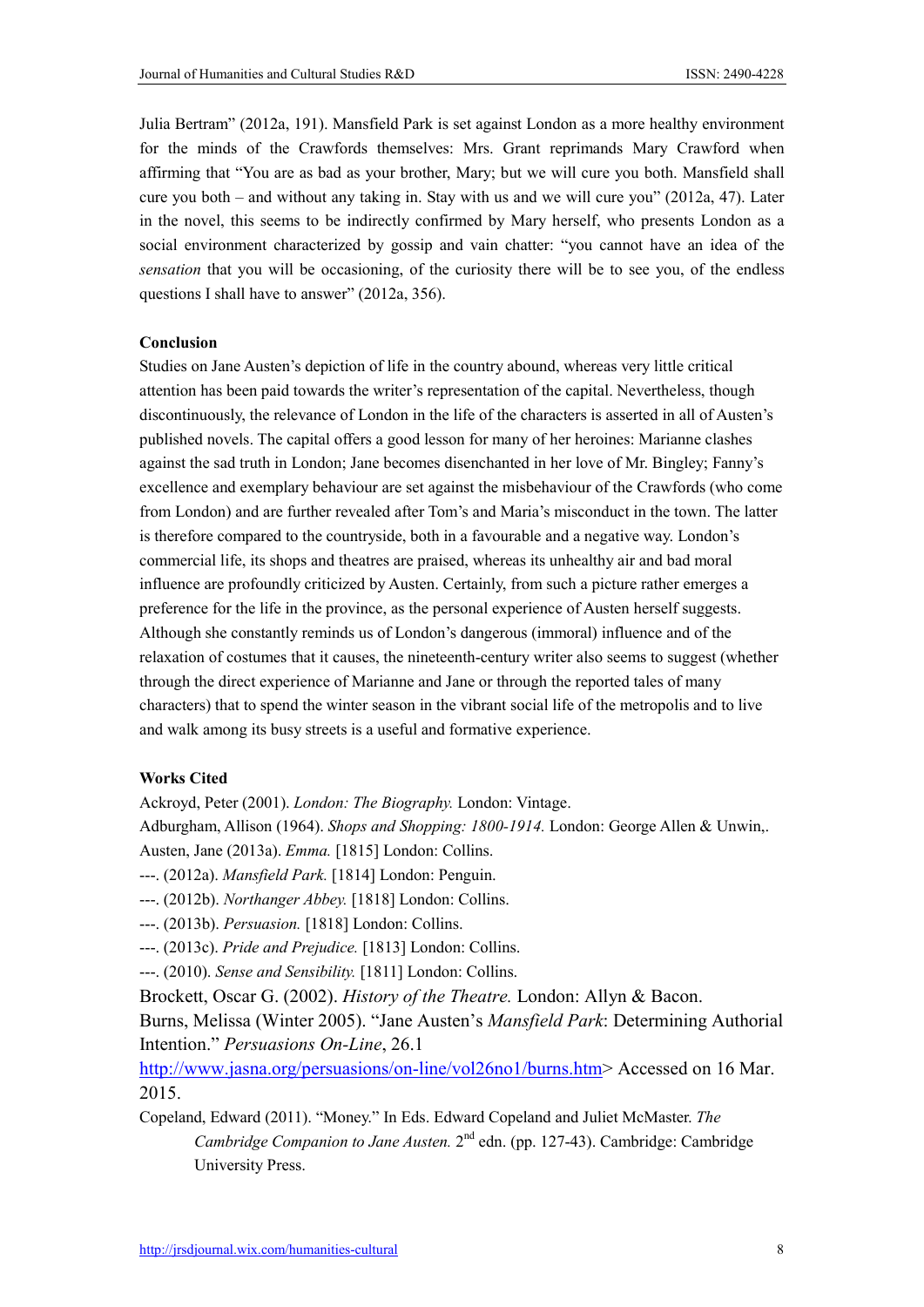- Flynn, Carol Houlihan (2011). "The Letters." In Eds. Edward Copeland and Juliet McMaster. *The Cambridge Companion to Jane Austen.* 2<sup>nd</sup> edn. (pp. 97-110). Cambridge: Cambridge University Press.
- Gay, Penny (2011). "*Emma* and *Persuasion*." In Eds. Edward Copeland and Juliet McMaster. *The Cambridge Companion to Jane Austen.* 2<sup>nd</sup> edn. (pp. 55-71). Cambridge: Cambridge University Press,
- Harris, Joselyn (2011). "*Pride and Prejudice* and *Mansfield Park*." In Eds. Edward Copeland and Juliet McMaster. *The Cambridge Companion to Jane Austen*. 2<sup>nd</sup> edn. (pp. 39-54). Cambridge: Cambridge University Press.
- Kaleque, S.M. Abdul (Winter 2005). "Jane Austen's Idea of Home." *Persuasions On-Line*, 26.1 <http://www.jasna.org/persuasions/on-line/vol26no1/kaleque.htm> Accessed on 10 Mar. 2015.
- Kasuga, Ayuka (2013). *Views of Smoke in England, 1800-1830* (Unpublished PhD Dissertation). University of Nottingham, United Kingdom.
- Le Faye, Deirdre (1995). *Jane Austen's Letters.* Oxford: Oxford University Press.
- ---. (2002). *Jane Austen: The World of Her Novels.* London: Frances Linton.
- Miles, Ogborn (1998). *Space of Modernity: London Geographies, 1680-1780.* New York: Guilford Press.
- Moretti, Franco (1997). *Atlante del Romanzo Europeo 1800-1900.* Torino, IT: Einaudi.

Morgan, Susan (Winter 2000). "Adoring the Girl Next Door: Geography in Austen's Novels." *Persuasions On-Line*, 21.1  $\langle \frac{\text{http://www.jasna.org/persuasions/on-line/vol21no1/morgan.html}}{\text{Accessed on 15 Mar.}}$ 2015.

- Picard, Liza (2000). *Dr. Johnson's London.* London: Weidenfeld and Nicolson.
- Porter, Robert (1996). *London: A Social History.* London: Penguin.
- Russell, Gillian (2011). "Sociability." In Eds. Edward Copeland and Juliet McMaster. *The Cambridge Companion to Jane Austen* 2<sup>nd</sup> edn. (pp. 176-91). Cambridge: Cambridge University Press.

Sheehan, Colleen A. (Winter 2004). "To Govern the Winds: Dangerous Acquaintances at Mansfield

Park." *Persuasions On-Line* Vol. 25.1. <http://www.jasna.org/persuasions/on-line/vol25no1/sheehan.html> Accessed 10 Mar. 2015.

Simond, Louis (1968). *An American in Regency England.* London: History Book Club.

- Tanner, Tony (2012). "*Mansfield Park*." In Jane Austen, *Mansfield Park* (pp. 471-504). London: Penguin.
- Wordsworth, William. "Composed Upon Westminster Bridge, September 3, 1802." <http://www.poetryfoundation.org/poem/174783> Accessed on 10 Mar. 2015.

## Endnotes

 $\ddot{ }$